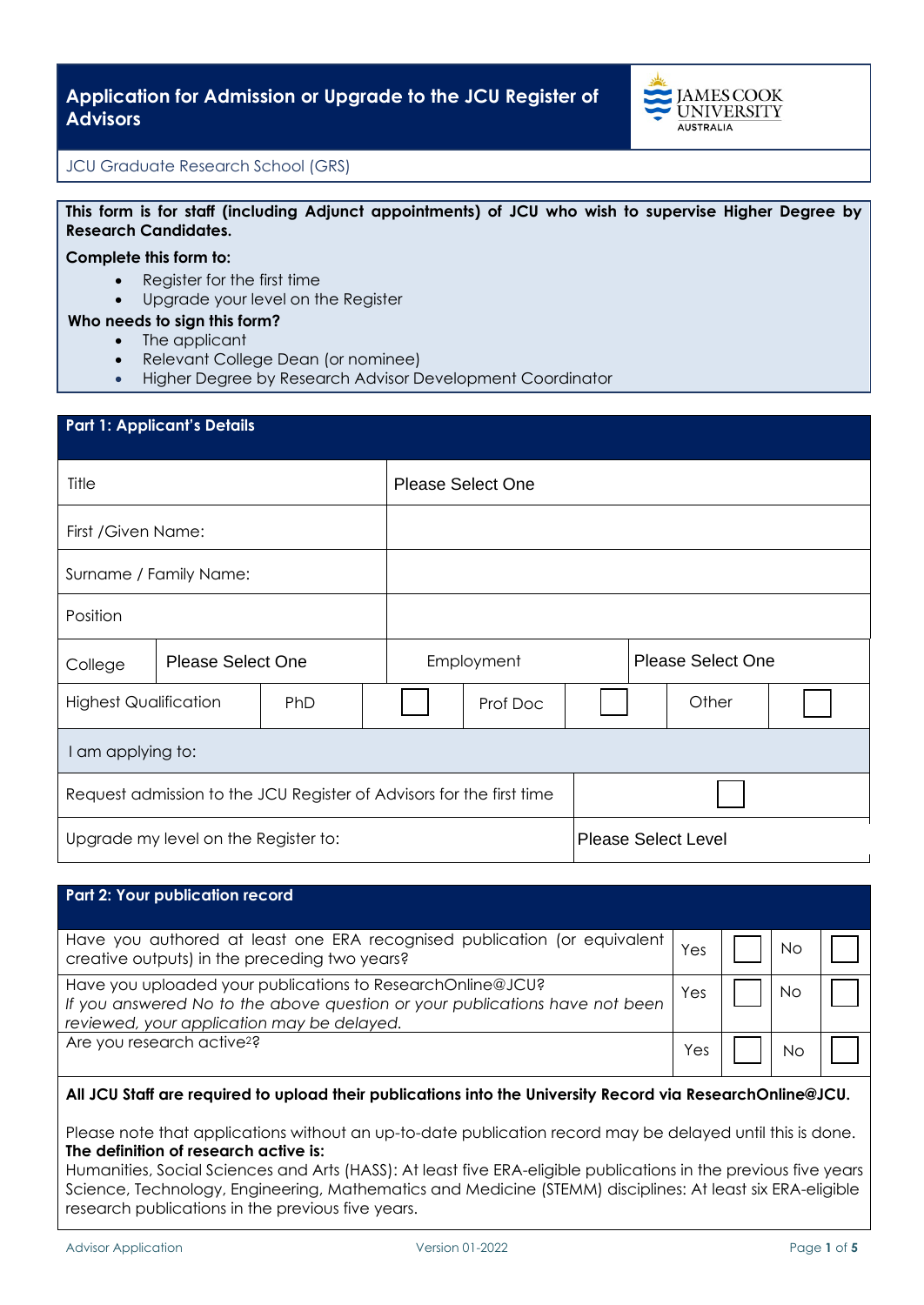Book Chapter (A1) = 1, Book (B1) = 5, Journal Article (C1) = 1, Conference Paper (E1) = 0.5 or 1 Please note: Where the library is unable to verify a research output as an NTRO, applicants will need to include in their application an endorsement from a senior scholar within their discipline, to support the claim of relevant outputs as ERA-eligible research.

| <b>Part 3: HDR Supervision Completions</b>                                                                                                                                                                                                                                                                     |                                                                                 |  |  |  |  |
|----------------------------------------------------------------------------------------------------------------------------------------------------------------------------------------------------------------------------------------------------------------------------------------------------------------|---------------------------------------------------------------------------------|--|--|--|--|
| How many PhD candidates have you supervised to completion in the last 5 years?                                                                                                                                                                                                                                 |                                                                                 |  |  |  |  |
| How many Masters (by research or equivalent) have you supervised to completion in the<br>last 5 years?                                                                                                                                                                                                         |                                                                                 |  |  |  |  |
| Advisor for?                                                                                                                                                                                                                                                                                                   | Of the HDR candidates indicated above, how many were you Primary (or Principal) |  |  |  |  |
| If your supervisions are external to JCU, please provide the following details of at least 2 below.<br><b>Level Requirements:</b><br>Secondary and Primary: no HDR Supervisions required<br>Advisor Mentor: Two HDR supervision completions with at least one as the Primary advisor and at least one<br>a PhD |                                                                                 |  |  |  |  |
| Name of HDR Candidate                                                                                                                                                                                                                                                                                          |                                                                                 |  |  |  |  |
| Name of Institution                                                                                                                                                                                                                                                                                            |                                                                                 |  |  |  |  |
| Degree Type                                                                                                                                                                                                                                                                                                    |                                                                                 |  |  |  |  |
| Year Completed                                                                                                                                                                                                                                                                                                 |                                                                                 |  |  |  |  |
| Thesis Title                                                                                                                                                                                                                                                                                                   |                                                                                 |  |  |  |  |
| URL (if available)                                                                                                                                                                                                                                                                                             |                                                                                 |  |  |  |  |
| Your level of Supervision on the panel<br>(e.g. Primary or Secondary)                                                                                                                                                                                                                                          |                                                                                 |  |  |  |  |

| Name of HDR Candidate                                                 |  |
|-----------------------------------------------------------------------|--|
| Name of Institution                                                   |  |
| Degree Type                                                           |  |
| Year Completed                                                        |  |
| Thesis Title                                                          |  |
|                                                                       |  |
| URL (if available)                                                    |  |
| Your level of Supervision on the panel<br>(e.g. Primary or Secondary) |  |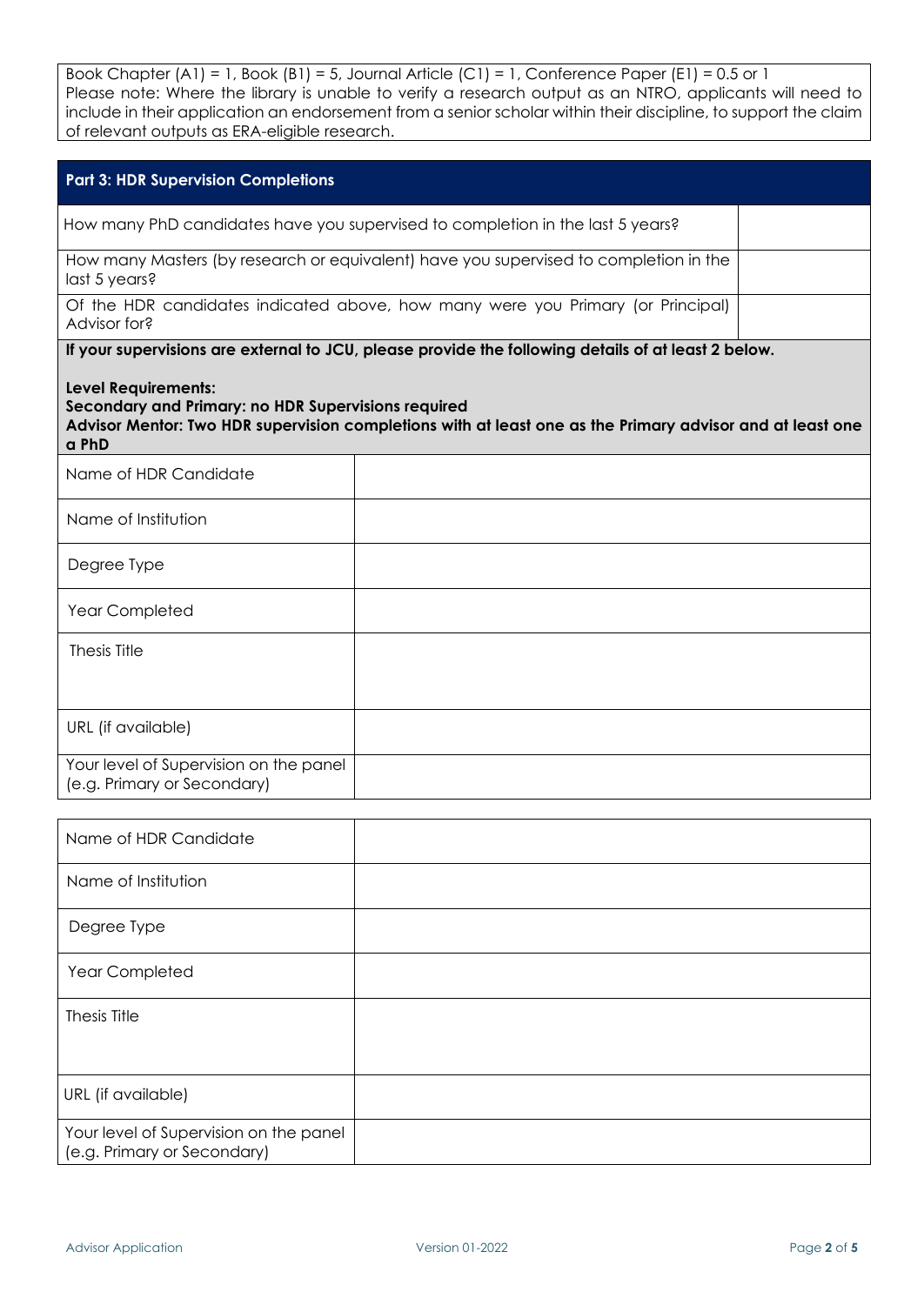# **Part 4: Advisor Professional Development Training requirements New advisors:** Must complete the following training before applying to the JCU Register of Advisors or as soon as possible after application. 1. Initiate Training 2. Epigeum Online Course and Reflective Tasks 3. Respectful Relationships for HDR Advisors **Existing Advisors wishing to upgrade level:** Must complete Elevate tasks. **For more information on training and professional development events visit the website:** htt[ps://www.jcu.edu.au/graduate-research-school/advisors/becoming-an-advisor](https://www.jcu.edu.au/graduate-research-school/advisors/becoming-an-advisor) **For new advisors:** 1. I have completed JCU Initiate Training on the following date: **OR** I am registered to attend JCU Initiate training on the following date: 2. I have attended or have a [confidential exemption](https://www.jcu.edu.au/safety-and-wellbeing/sexual-harassment-and-sexual-assault/sexual-misconduct-officers) for Respectful Relationships for HDR Advisors **OR** I am registered to attend on the following date: 3. I have completed the Epigeum Online Course and Reflective tasks? **For existing advisors wishing to upgrade their level on the Register: Have you completed the Elevate Tasks?**  The vector completed the elevate rasks.<br>(If yes, please forward your written tasks with your application.)  $\begin{bmatrix} \text{Yes} \\ \text{Yes} \end{bmatrix}$  No Policies, procedures and practices for advising JCU research candidates change over time, and it is important for all advisors to stay up to date. Therefore, we ask all who are on the Register of Advisors to update their knowledge. The easiest way to do this is to attend Supporting our Supervisor events and read Advisor Updates sent out as part of the GRS Newsletters. Based on attendance at an event your current registration date will be extended. If you are unable to attend any events then once every four years you will be asked to read the JCU HDR [Advisor's Handbook](https://www.jcu.edu.au/__data/assets/pdf_file/0005/637862/HDR-Advisor-Handbook-2021-as-at-December-2020.pdf) and complete an online quiz.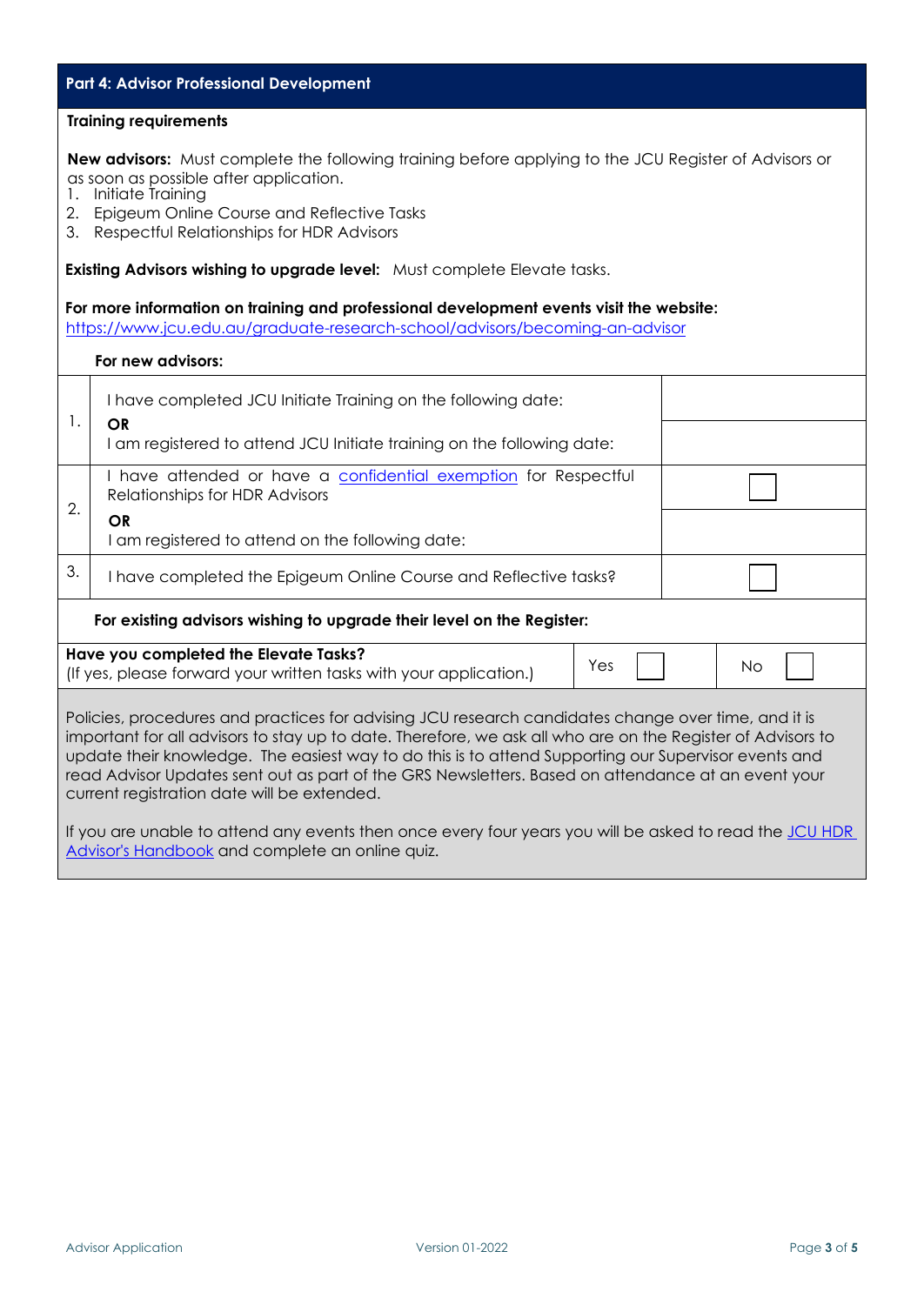| <b>Part 5: Signatures</b>                                                                                                                                                                                                                                                                                                                                                                                                                                                   |            |       |                                         |  |  |
|-----------------------------------------------------------------------------------------------------------------------------------------------------------------------------------------------------------------------------------------------------------------------------------------------------------------------------------------------------------------------------------------------------------------------------------------------------------------------------|------------|-------|-----------------------------------------|--|--|
| <b>Applicant</b>                                                                                                                                                                                                                                                                                                                                                                                                                                                            |            |       |                                         |  |  |
| Signature:                                                                                                                                                                                                                                                                                                                                                                                                                                                                  |            | Date: |                                         |  |  |
| Comments:                                                                                                                                                                                                                                                                                                                                                                                                                                                                   |            |       |                                         |  |  |
|                                                                                                                                                                                                                                                                                                                                                                                                                                                                             |            |       |                                         |  |  |
|                                                                                                                                                                                                                                                                                                                                                                                                                                                                             |            |       |                                         |  |  |
|                                                                                                                                                                                                                                                                                                                                                                                                                                                                             |            |       |                                         |  |  |
| <b>College Dean or Director Signature (or Nominee)</b>                                                                                                                                                                                                                                                                                                                                                                                                                      |            |       |                                         |  |  |
| In signing this application, you agree:                                                                                                                                                                                                                                                                                                                                                                                                                                     |            |       |                                         |  |  |
| That where the applicant is an employee of JCU, they are capable of undertaking supervisory<br>duties as part of their workload and that their workload will be adjusted to accommodate<br>supervisory duties in accordance with the JCU Enterprise Agreement 2013-2016 Section 34.6<br>Where the applicant has an adjunct or Emeritus appointment, that this appointment is with your<br>College and that it is appropriate for the applicant to undertake HDR supervision |            |       |                                         |  |  |
| <b>Recommend Registration as</b>                                                                                                                                                                                                                                                                                                                                                                                                                                            |            |       | Please select recommended advisor level |  |  |
| <b>Comments:</b>                                                                                                                                                                                                                                                                                                                                                                                                                                                            |            |       |                                         |  |  |
|                                                                                                                                                                                                                                                                                                                                                                                                                                                                             |            |       |                                         |  |  |
|                                                                                                                                                                                                                                                                                                                                                                                                                                                                             |            |       |                                         |  |  |
|                                                                                                                                                                                                                                                                                                                                                                                                                                                                             |            |       |                                         |  |  |
|                                                                                                                                                                                                                                                                                                                                                                                                                                                                             |            |       |                                         |  |  |
|                                                                                                                                                                                                                                                                                                                                                                                                                                                                             |            |       |                                         |  |  |
| Name:                                                                                                                                                                                                                                                                                                                                                                                                                                                                       | Signature: |       | Date:                                   |  |  |